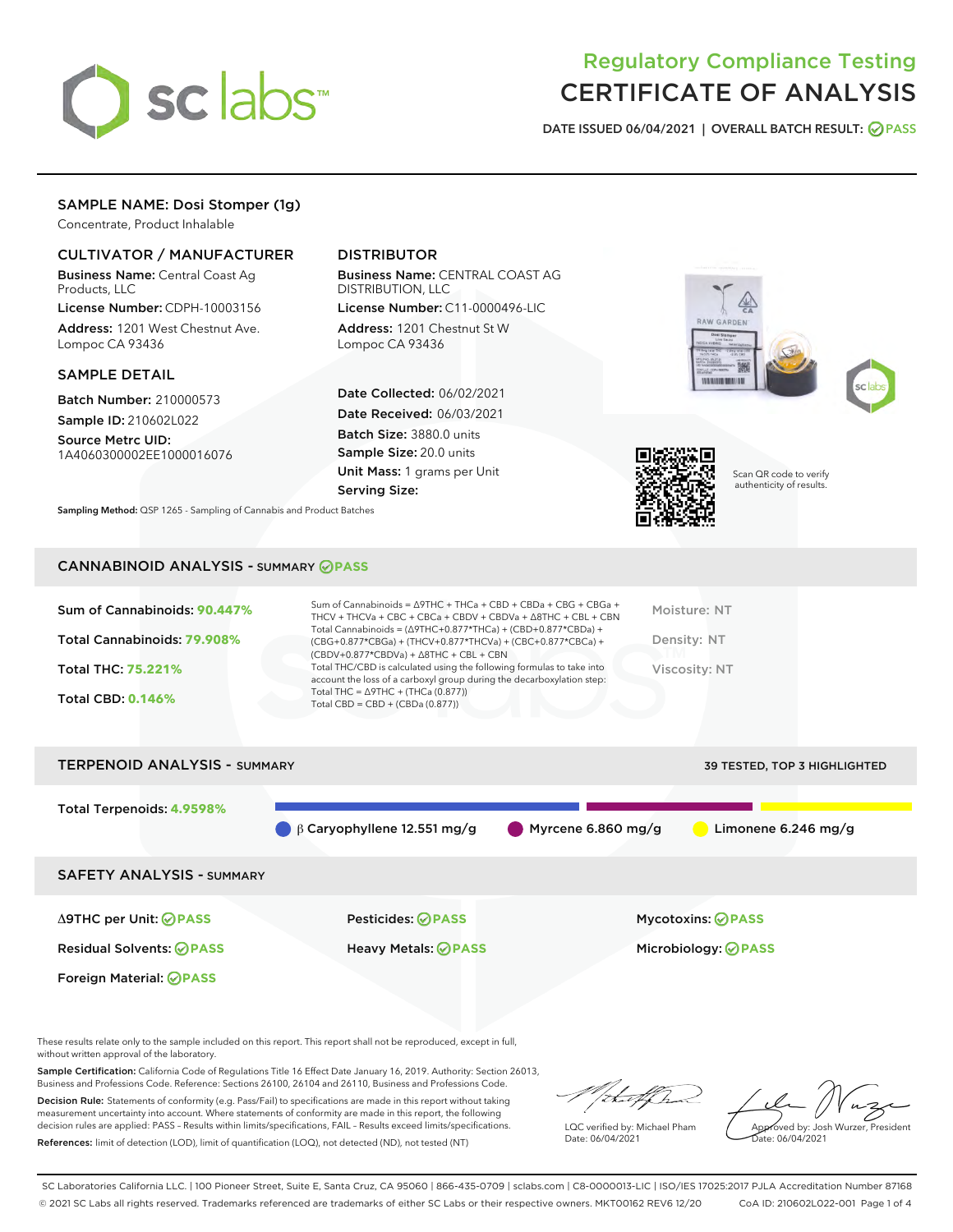



DOSI STOMPER (1G) | DATE ISSUED 06/04/2021 | OVERALL BATCH RESULT: **○** PASS

#### CANNABINOID TEST RESULTS - 06/04/2021 2 PASS

Tested by high-performance liquid chromatography with diode-array detection (HPLC-DAD). **Method:** QSP 1157 - Analysis of Cannabinoids by HPLC-DAD

#### TOTAL CANNABINOIDS: **79.908%** Total Cannabinoids (Total THC) + (Total CBD) +

(Total CBG) + (Total THCV) + (Total CBC) + (Total CBDV) + ∆8THC + CBL + CBN

TOTAL THC: **75.221%** Total THC (∆9THC+0.877\*THCa)

TOTAL CBD: **0.146%**

Total CBD (CBD+0.877\*CBDa)

TOTAL CBG: 3.29% Total CBG (CBG+0.877\*CBGa)

TOTAL THCV: 0.28% Total THCV (THCV+0.877\*THCVa)

TOTAL CBC: 0.971% Total CBC (CBC+0.877\*CBCa)

TOTAL CBDV: ND Total CBDV (CBDV+0.877\*CBDVa)

| <b>COMPOUND</b>  | LOD/LOQ<br>(mg/g)          | <b>MEASUREMENT</b><br><b>UNCERTAINTY</b><br>(mg/g) | <b>RESULT</b><br>(mg/g) | <b>RESULT</b><br>(%) |
|------------------|----------------------------|----------------------------------------------------|-------------------------|----------------------|
| <b>THCa</b>      | 0.05 / 0.14                | ±20.770                                            | 808.16                  | 80.816               |
| <b>A9THC</b>     | 0.06 / 0.26                | ±1.495                                             | 43.45                   | 4.345                |
| <b>CBGa</b>      | 0.1 / 0.2                  | ±1.75                                              | 33.5                    | 3.35                 |
| <b>CBCa</b>      | 0.07/0.28                  | ±0.491                                             | 10.05                   | 1.005                |
| <b>CBG</b>       | 0.06/0.19                  | ±0.140                                             | 3.55                    | 0.355                |
| <b>THCVa</b>     | 0.07/0.20                  | ±0.152                                             | 3.19                    | 0.319                |
| <b>CBDa</b>      | 0.02/0.19                  | ±0.049                                             | 1.67                    | 0.167                |
| <b>CBC</b>       | 0.2 / 0.5                  | ±0.03                                              | 0.9                     | 0.09                 |
| $\triangle$ 8THC | 0.1/0.4                    | N/A                                                | <b>ND</b>               | <b>ND</b>            |
| <b>THCV</b>      | 0.1/0.2                    | N/A                                                | <b>ND</b>               | <b>ND</b>            |
| <b>CBD</b>       | 0.07/0.29                  | N/A                                                | <b>ND</b>               | <b>ND</b>            |
| <b>CBDV</b>      | 0.04 / 0.15                | N/A                                                | <b>ND</b>               | <b>ND</b>            |
| <b>CBDVa</b>     | 0.03/0.53                  | N/A                                                | <b>ND</b>               | <b>ND</b>            |
| <b>CBL</b>       | 0.06 / 0.24                | N/A                                                | <b>ND</b>               | <b>ND</b>            |
| <b>CBN</b>       | 0.1/0.3                    | N/A                                                | <b>ND</b>               | <b>ND</b>            |
|                  | <b>SUM OF CANNABINOIDS</b> |                                                    | 904.47 mg/g             | 90.447%              |

#### **UNIT MASS: 1 grams per Unit**

| ∆9THC per Unit                                                                            | 1120 per-package limit | 43.45 mg/unit<br><b>PASS</b> |  |  |  |
|-------------------------------------------------------------------------------------------|------------------------|------------------------------|--|--|--|
| <b>Total THC per Unit</b>                                                                 |                        | 752.21 mg/unit               |  |  |  |
| <b>CBD per Unit</b>                                                                       |                        | <b>ND</b>                    |  |  |  |
| <b>Total CBD per Unit</b>                                                                 |                        | 1.46 mg/unit                 |  |  |  |
| Sum of Cannabinoids<br>per Unit                                                           |                        | 904.47 mg/unit               |  |  |  |
| <b>Total Cannabinoids</b><br>per Unit                                                     |                        | 799.08 mg/unit               |  |  |  |
| <b>VISCOSITY TEST RESULT</b><br><b>MOISTURE TEST RESULT</b><br><b>DENSITY TEST RESULT</b> |                        |                              |  |  |  |

Not Tested

Not Tested

Not Tested

| <b>TERPENOID TEST RESULTS - 06/04/2021</b> |  |  |
|--------------------------------------------|--|--|
|--------------------------------------------|--|--|

Terpene analysis utilizing gas chromatography-flame ionization detection (GC-FID). **Method:** QSP 1192 - Analysis of Terpenoids by GC-FID

| <b>COMPOUND</b>         | LOD/LOQ<br>(mg/g) | <b>MEASUREMENT</b><br><b>UNCERTAINTY</b><br>(mg/g) | <b>RESULT</b><br>(mg/g)                         | <b>RESULT</b><br>$(\%)$ |
|-------------------------|-------------------|----------------------------------------------------|-------------------------------------------------|-------------------------|
| $\beta$ Caryophyllene   | 0.004 / 0.012     | ±0.4468                                            | 12.551                                          | 1.2551                  |
| <b>Myrcene</b>          | 0.008 / 0.025     | ±0.0885                                            | 6.860                                           | 0.6860                  |
| Limonene                | 0.005 / 0.016     | ±0.0893                                            | 6.246                                           | 0.6246                  |
| $\alpha$ Humulene       | 0.009/0.029       | ±0.1268                                            | 3.950                                           | 0.3950                  |
| $\alpha$ Bisabolol      | 0.008 / 0.026     | ±0.2018                                            | 3.779                                           | 0.3779                  |
| Linalool                | 0.009 / 0.032     | ±0.1162                                            | 3.058                                           | 0.3058                  |
| Terpinolene             | 0.008 / 0.026     | ±0.0604                                            | 2.944                                           | 0.2944                  |
| Ocimene                 | 0.011 / 0.038     | ±0.0701                                            | 2.185                                           | 0.2185                  |
| <b>Terpineol</b>        | 0.016 / 0.055     | ±0.0774                                            | 1.261                                           | 0.1261                  |
| Guaiol                  | 0.009 / 0.030     | ±0.0584                                            | 1.237                                           | 0.1237                  |
| Fenchol                 | 0.010 / 0.034     | ±0.0447                                            | 1.154                                           | 0.1154                  |
| $\beta$ Pinene          | 0.004 / 0.014     | ±0.0091                                            | 0.795                                           | 0.0795                  |
| trans-ß-Farnesene       | 0.008 / 0.025     | ±0.0246                                            | 0.692                                           | 0.0692                  |
| $\alpha$ Pinene         | 0.005 / 0.017     | ±0.0039                                            | 0.451                                           | 0.0451                  |
| Caryophyllene<br>Oxide  | 0.010 / 0.033     | ±0.0194                                            | 0.421                                           | 0.0421                  |
| Valencene               | 0.009 / 0.030     | ±0.0270                                            | 0.392                                           | 0.0392                  |
| Nerolidol               | 0.009 / 0.028     | ±0.0226                                            | 0.359                                           | 0.0359                  |
| <b>Borneol</b>          | 0.005 / 0.016     | ±0.0122                                            | 0.291                                           | 0.0291                  |
| Citronellol             | 0.003 / 0.010     | ±0.0105                                            | 0.216                                           | 0.0216                  |
| Fenchone                | 0.009 / 0.028     | ±0.0045                                            | 0.155                                           | 0.0155                  |
| $\alpha$ Phellandrene   | 0.006 / 0.020     | ±0.0012                                            | 0.091                                           | 0.0091                  |
| 3 Carene                | 0.005 / 0.018     | ±0.0012                                            | 0.087                                           | 0.0087                  |
| Camphene                | 0.005 / 0.015     | ±0.0008                                            | 0.071                                           | 0.0071                  |
| $\alpha$ Terpinene      | 0.005 / 0.017     | ±0.0010                                            | 0.069                                           | 0.0069                  |
| $\gamma$ Terpinene      | 0.006 / 0.018     | ±0.0010                                            | 0.058                                           | 0.0058                  |
| Sabinene Hydrate        | 0.006 / 0.022     | ±0.0019                                            | 0.049                                           | 0.0049                  |
| Sabinene                | 0.004 / 0.014     | ±0.0005                                            | 0.039                                           | 0.0039                  |
| <b>Geranyl Acetate</b>  | 0.004 / 0.014     | ±0.0015                                            | 0.036                                           | 0.0036                  |
| Geraniol                | 0.002 / 0.007     | ±0.0012                                            | 0.028                                           | 0.0028                  |
| Cedrol                  | 0.008 / 0.027     | ±0.0015                                            | 0.028                                           | 0.0028                  |
| Nerol                   | 0.003 / 0.011     | ±0.0011                                            | 0.025                                           | 0.0025                  |
| Eucalyptol              | 0.006 / 0.018     | ±0.0005                                            | 0.020                                           | 0.0020                  |
| p-Cymene                | 0.005 / 0.016     | N/A                                                | <loq< th=""><th><loq< th=""></loq<></th></loq<> | <loq< th=""></loq<>     |
| Isoborneol              | 0.004 / 0.012     | N/A                                                | <loq< th=""><th><loq< th=""></loq<></th></loq<> | <loq< th=""></loq<>     |
| (-)-Isopulegol          | 0.005 / 0.016     | N/A                                                | ND                                              | ND                      |
| Camphor                 | 0.006 / 0.019     | N/A                                                | ND                                              | ND                      |
| Menthol                 | 0.008 / 0.025     | N/A                                                | ND                                              | ND                      |
| R-(+)-Pulegone          | 0.003 / 0.011     | N/A                                                | ND                                              | ND                      |
| $\alpha$ Cedrene        | 0.005 / 0.016     | N/A                                                | <b>ND</b>                                       | <b>ND</b>               |
| <b>TOTAL TERPENOIDS</b> |                   |                                                    | 49.598 mg/g                                     | 4.9598%                 |

SC Laboratories California LLC. | 100 Pioneer Street, Suite E, Santa Cruz, CA 95060 | 866-435-0709 | sclabs.com | C8-0000013-LIC | ISO/IES 17025:2017 PJLA Accreditation Number 87168 © 2021 SC Labs all rights reserved. Trademarks referenced are trademarks of either SC Labs or their respective owners. MKT00162 REV6 12/20 CoA ID: 210602L022-001 Page 2 of 4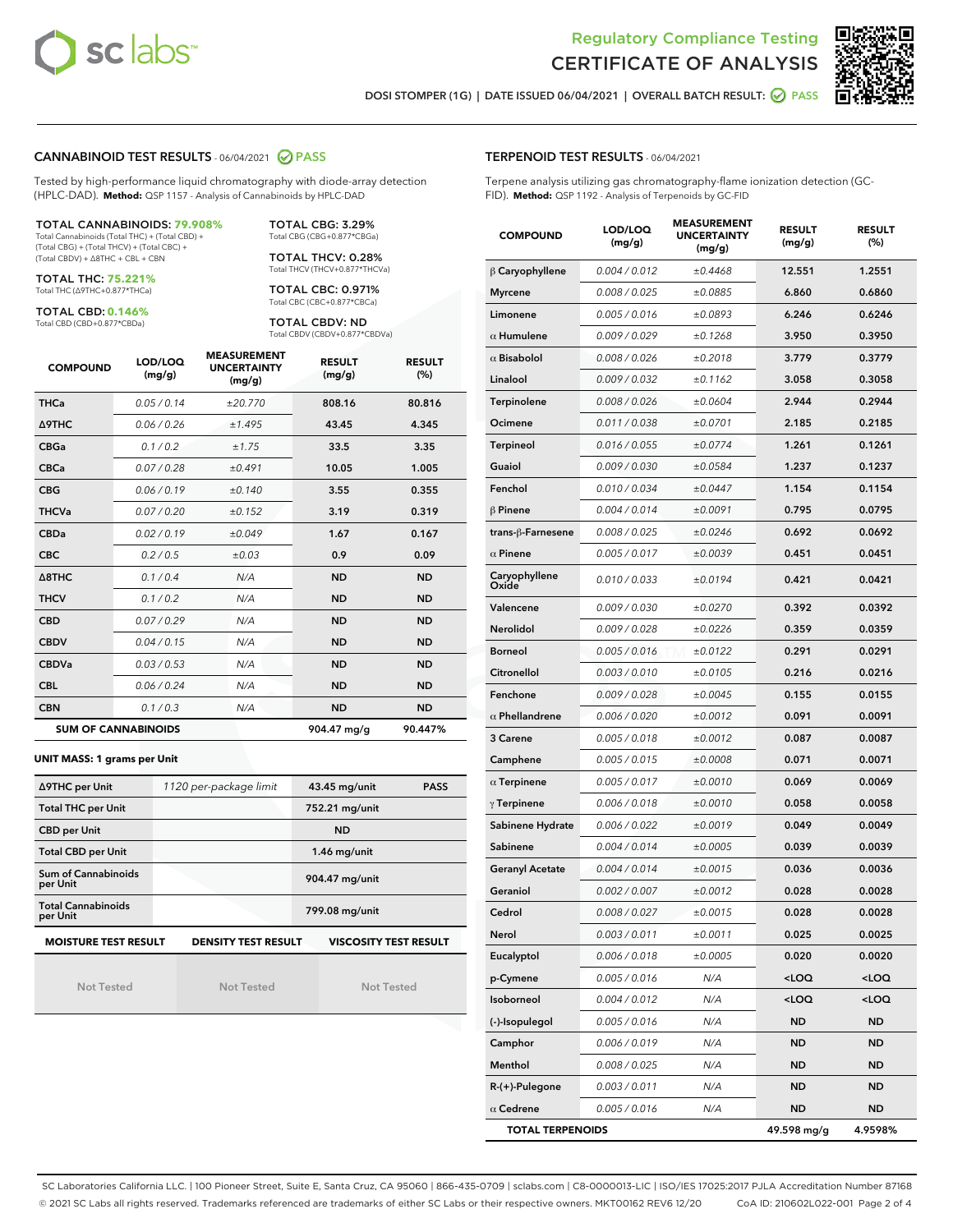



DOSI STOMPER (1G) | DATE ISSUED 06/04/2021 | OVERALL BATCH RESULT: @ PASS

# CATEGORY 1 PESTICIDE TEST RESULTS - 06/03/2021 2 PASS

Pesticide and plant growth regulator analysis utilizing high-performance liquid chromatography-mass spectrometry (HPLC-MS) or gas chromatography-mass spectrometry (GC-MS). \*GC-MS utilized where indicated. **Method:** QSP 1212 - Analysis of Pesticides and Mycotoxins by LC-MS or QSP 1213 - Analysis of Pesticides by GC-MS

| <b>COMPOUND</b>             | LOD/LOQ<br>$(\mu g/g)$ | <b>ACTION</b><br><b>LIMIT</b><br>$(\mu g/g)$ | <b>MEASUREMENT</b><br><b>UNCERTAINTY</b><br>$(\mu g/g)$ | <b>RESULT</b><br>$(\mu g/g)$ | <b>RESULT</b> |
|-----------------------------|------------------------|----------------------------------------------|---------------------------------------------------------|------------------------------|---------------|
| Aldicarb                    | 0.03 / 0.08            | $\ge$ LOD                                    | N/A                                                     | <b>ND</b>                    | <b>PASS</b>   |
| Carbofuran                  | 0.02/0.05              | $>$ LOD                                      | N/A                                                     | <b>ND</b>                    | <b>PASS</b>   |
| Chlordane*                  | 0.03 / 0.08            | $\ge$ LOD                                    | N/A                                                     | <b>ND</b>                    | <b>PASS</b>   |
| Chlorfenapyr*               | 0.03/0.10              | $>$ LOD                                      | N/A                                                     | <b>ND</b>                    | <b>PASS</b>   |
| Chlorpyrifos                | 0.02 / 0.06            | $\ge$ LOD                                    | N/A                                                     | <b>ND</b>                    | <b>PASS</b>   |
| Coumaphos                   | 0.02 / 0.07            | $\ge$ LOD                                    | N/A                                                     | <b>ND</b>                    | <b>PASS</b>   |
| Daminozide                  | 0.02 / 0.07            | $\ge$ LOD                                    | N/A                                                     | <b>ND</b>                    | <b>PASS</b>   |
| <b>DDVP</b><br>(Dichlorvos) | 0.03/0.09              | $\ge$ LOD                                    | N/A                                                     | <b>ND</b>                    | <b>PASS</b>   |
| Dimethoate                  | 0.03/0.08              | $>$ LOD                                      | N/A                                                     | <b>ND</b>                    | <b>PASS</b>   |
| Ethoprop(hos)               | 0.03/0.10              | $\ge$ LOD                                    | N/A                                                     | <b>ND</b>                    | <b>PASS</b>   |
| Etofenprox                  | 0.02 / 0.06            | $\ge$ LOD                                    | N/A                                                     | <b>ND</b>                    | <b>PASS</b>   |
| Fenoxycarb                  | 0.03 / 0.08            | $\ge$ LOD                                    | N/A                                                     | <b>ND</b>                    | <b>PASS</b>   |
| Fipronil                    | 0.03/0.08              | $>$ LOD                                      | N/A                                                     | <b>ND</b>                    | <b>PASS</b>   |
| Imazalil                    | 0.02 / 0.06            | $\ge$ LOD                                    | N/A                                                     | <b>ND</b>                    | <b>PASS</b>   |
| Methiocarb                  | 0.02 / 0.07            | $\ge$ LOD                                    | N/A                                                     | <b>ND</b>                    | <b>PASS</b>   |
| Methyl<br>parathion         | 0.03/0.10              | $\ge$ LOD                                    | N/A                                                     | <b>ND</b>                    | <b>PASS</b>   |
| <b>Mevinphos</b>            | 0.03/0.09              | $>$ LOD                                      | N/A                                                     | <b>ND</b>                    | <b>PASS</b>   |
| Paclobutrazol               | 0.02 / 0.05            | $\ge$ LOD                                    | N/A                                                     | <b>ND</b>                    | <b>PASS</b>   |
| Propoxur                    | 0.03/0.09              | $\ge$ LOD                                    | N/A                                                     | <b>ND</b>                    | <b>PASS</b>   |
| Spiroxamine                 | 0.03 / 0.08            | $\ge$ LOD                                    | N/A                                                     | <b>ND</b>                    | <b>PASS</b>   |
| Thiacloprid                 | 0.03/0.10              | $\ge$ LOD                                    | N/A                                                     | <b>ND</b>                    | <b>PASS</b>   |

#### CATEGORY 2 PESTICIDE TEST RESULTS - 06/03/2021 @ PASS

| <b>COMPOUND</b>          | LOD/LOQ<br>$(\mu g/g)$ | <b>ACTION</b><br><b>LIMIT</b><br>$(\mu g/g)$ | <b>MEASUREMENT</b><br><b>UNCERTAINTY</b><br>$(\mu g/g)$ | <b>RESULT</b><br>$(\mu g/g)$ | <b>RESULT</b> |
|--------------------------|------------------------|----------------------------------------------|---------------------------------------------------------|------------------------------|---------------|
| Abamectin                | 0.03/0.10              | 0.1                                          | N/A                                                     | <b>ND</b>                    | <b>PASS</b>   |
| Acephate                 | 0.02/0.07              | 0.1                                          | N/A                                                     | <b>ND</b>                    | <b>PASS</b>   |
| Acequinocyl              | 0.02/0.07              | 0.1                                          | N/A                                                     | <b>ND</b>                    | <b>PASS</b>   |
| Acetamiprid              | 0.02/0.05              | 0.1                                          | N/A                                                     | <b>ND</b>                    | <b>PASS</b>   |
| Azoxystrobin             | 0.02/0.07              | 0.1                                          | N/A                                                     | <b>ND</b>                    | <b>PASS</b>   |
| <b>Bifenazate</b>        | 0.01/0.04              | 0.1                                          | N/A                                                     | <b>ND</b>                    | <b>PASS</b>   |
| <b>Bifenthrin</b>        | 0.02 / 0.05            | 3                                            | N/A                                                     | <b>ND</b>                    | <b>PASS</b>   |
| <b>Boscalid</b>          | 0.03/0.09              | 0.1                                          | N/A                                                     | <b>ND</b>                    | <b>PASS</b>   |
| Captan                   | 0.19/0.57              | 0.7                                          | N/A                                                     | <b>ND</b>                    | <b>PASS</b>   |
| Carbaryl                 | 0.02/0.06              | 0.5                                          | N/A                                                     | <b>ND</b>                    | <b>PASS</b>   |
| Chlorantranilip-<br>role | 0.04/0.12              | 10                                           | N/A                                                     | <b>ND</b>                    | <b>PASS</b>   |
| Clofentezine             | 0.03/0.09              | 0.1                                          | N/A                                                     | <b>ND</b>                    | <b>PASS</b>   |

# CATEGORY 2 PESTICIDE TEST RESULTS - 06/03/2021 continued

| <b>COMPOUND</b>               | LOD/LOQ<br>(µg/g) | <b>ACTION</b><br><b>LIMIT</b><br>$(\mu g/g)$ | <b>MEASUREMENT</b><br><b>UNCERTAINTY</b><br>$(\mu g/g)$ | <b>RESULT</b><br>(µg/g) | <b>RESULT</b> |
|-------------------------------|-------------------|----------------------------------------------|---------------------------------------------------------|-------------------------|---------------|
| Cyfluthrin                    | 0.12 / 0.38       | $\overline{c}$                               | N/A                                                     | ND                      | <b>PASS</b>   |
| Cypermethrin                  | 0.11 / 0.32       | $\mathcal{I}$                                | N/A                                                     | ND                      | <b>PASS</b>   |
| Diazinon                      | 0.02 / 0.05       | 0.1                                          | N/A                                                     | <b>ND</b>               | <b>PASS</b>   |
| Dimethomorph                  | 0.03 / 0.09       | 2                                            | N/A                                                     | ND                      | <b>PASS</b>   |
| Etoxazole                     | 0.02 / 0.06       | 0.1                                          | N/A                                                     | ND                      | <b>PASS</b>   |
| Fenhexamid                    | 0.03 / 0.09       | 0.1                                          | N/A                                                     | <b>ND</b>               | <b>PASS</b>   |
| Fenpyroximate                 | 0.02 / 0.06       | 0.1                                          | N/A                                                     | ND                      | <b>PASS</b>   |
| Flonicamid                    | 0.03 / 0.10       | 0.1                                          | N/A                                                     | ND                      | <b>PASS</b>   |
| Fludioxonil                   | 0.03 / 0.10       | 0.1                                          | N/A                                                     | <b>ND</b>               | <b>PASS</b>   |
| Hexythiazox                   | 0.02 / 0.07       | 0.1                                          | N/A                                                     | <b>ND</b>               | <b>PASS</b>   |
| Imidacloprid                  | 0.04 / 0.11       | 5                                            | N/A                                                     | ND                      | <b>PASS</b>   |
| Kresoxim-methyl               | 0.02 / 0.07       | 0.1                                          | N/A                                                     | <b>ND</b>               | <b>PASS</b>   |
| Malathion                     | 0.03 / 0.09       | 0.5                                          | N/A                                                     | ND                      | <b>PASS</b>   |
| Metalaxyl                     | 0.02 / 0.07       | $\overline{c}$                               | N/A                                                     | ND                      | PASS          |
| Methomyl                      | 0.03 / 0.10       | 1                                            | N/A                                                     | <b>ND</b>               | <b>PASS</b>   |
| Myclobutanil                  | 0.03 / 0.09       | 0.1                                          | N/A                                                     | ND                      | PASS          |
| Naled                         | 0.02 / 0.07       | 0.1                                          | N/A                                                     | ND                      | PASS          |
| Oxamyl                        | 0.04 / 0.11       | 0.5                                          | N/A                                                     | ND                      | <b>PASS</b>   |
| Pentachloronitro-<br>benzene* | 0.03 / 0.09       | 0.1                                          | N/A                                                     | ND                      | PASS          |
| Permethrin                    | 0.04 / 0.12       | 0.5                                          | N/A                                                     | <b>ND</b>               | <b>PASS</b>   |
| Phosmet                       | 0.03 / 0.10       | 0.1                                          | N/A                                                     | ND                      | <b>PASS</b>   |
| Piperonylbu-<br>toxide        | 0.02 / 0.07       | 3                                            | N/A                                                     | ND                      | <b>PASS</b>   |
| Prallethrin                   | 0.03 / 0.08       | 0.1                                          | N/A                                                     | ND                      | <b>PASS</b>   |
| Propiconazole                 | 0.02 / 0.07       | 0.1                                          | N/A                                                     | ND                      | <b>PASS</b>   |
| Pyrethrins                    | 0.04 / 0.12       | 0.5                                          | N/A                                                     | <b>ND</b>               | <b>PASS</b>   |
| Pyridaben                     | 0.02 / 0.07       | 0.1                                          | N/A                                                     | ND                      | <b>PASS</b>   |
| Spinetoram                    | 0.02 / 0.07       | 0.1                                          | N/A                                                     | ND                      | PASS          |
| Spinosad                      | 0.02 / 0.07       | 0.1                                          | N/A                                                     | <b>ND</b>               | <b>PASS</b>   |
| Spiromesifen                  | 0.02 / 0.05       | 0.1                                          | N/A                                                     | ND                      | <b>PASS</b>   |
| Spirotetramat                 | 0.02 / 0.06       | 0.1                                          | N/A                                                     | ND                      | <b>PASS</b>   |
| Tebuconazole                  | 0.02 / 0.07       | 0.1                                          | N/A                                                     | ND                      | <b>PASS</b>   |
| Thiamethoxam                  | 0.03 / 0.10       | 5                                            | N/A                                                     | ND                      | <b>PASS</b>   |
| Trifloxystrobin               | 0.03 / 0.08       | 0.1                                          | N/A                                                     | <b>ND</b>               | <b>PASS</b>   |

SC Laboratories California LLC. | 100 Pioneer Street, Suite E, Santa Cruz, CA 95060 | 866-435-0709 | sclabs.com | C8-0000013-LIC | ISO/IES 17025:2017 PJLA Accreditation Number 87168 © 2021 SC Labs all rights reserved. Trademarks referenced are trademarks of either SC Labs or their respective owners. MKT00162 REV6 12/20 CoA ID: 210602L022-001 Page 3 of 4